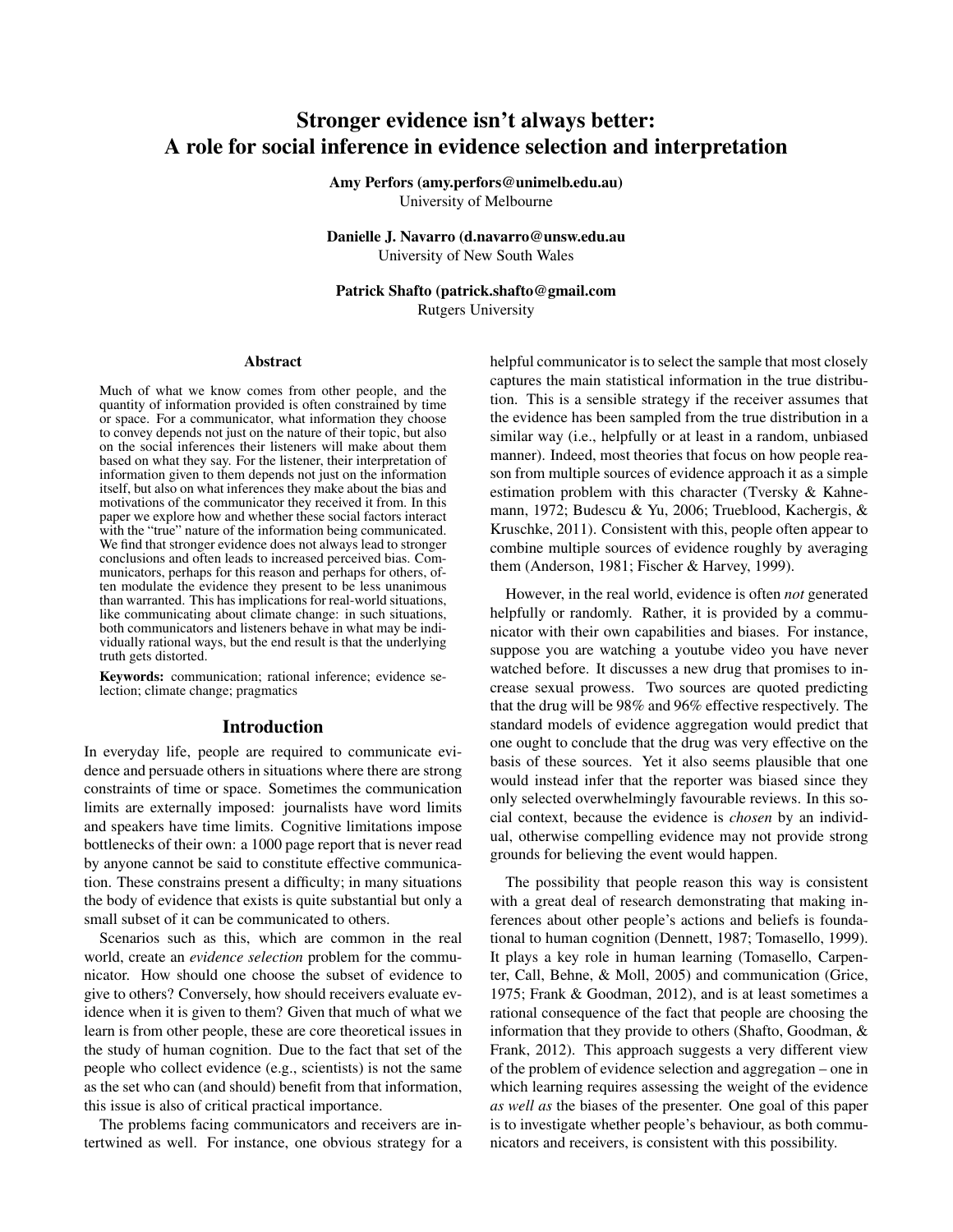It is already well-known that people's inferences are shaped by the social context in which they occur. However, most of the existing research focuses on inferences based on the features of the people involved rather than the evidence they are presenting (see Bless, Fiedler, & Strack, 2004, for an overview). In terms of that evidence, there is also ample indication that humans are not very good at monitoring or correcting for sampling processes (e.g., Stasser & Titus, 1985; Kareev, 2000; Fiedler & Juslin, 2006). However, most of this work concerns sampling that is biased due to non-obvious causal mechanisms in the environment (Chater & Oaksford, 2006) rather than the biases of the person providing the information. Given that people are reasonably good at reasoning about others' actions and beliefs in other contexts, might that suggest they would do well in this situation too? Or is the hidden mental state of the communicator enough of a nonobvious causal mechanism to make this difficult?

One thing is clear: when evidence is social in origin the learner should treat inference as a problem of persuasion, at least in part. Viewed as a persuasion problem, it is unclear how people would be expected to behave in the scenario above. Reliance on judgmental heuristics is common, especially among learners who are not highly motivated or who have low cognitive capacity (Kunda, 1990; Petty & Brinol, 2008). But even among those with strong motivation and cognitive resources, different considerations imply different outcomes. On the one hand, a message is more persuasive to an engaged audience if it consists of many strong pieces of evidence (Petty & Cacioppo, 1984; Chaiken, 1980). However, if the sheer extent of the positive evidence seems suspicious, it may also give rise to an impression of bias that may undermine source credibility. The body of evidence showing that people are more influenced by credible sources is extensive (Pornpitakpan, 2004). For instance, people are less persuaded when they know that the speaker has a financial interest in successful persuasion (Hovland & Weiss, 1951) or if they know the speaker's intention to persuade in advance (Hass & Grady, 1975), and they are more persuaded if the speaker does not know they are listening (Walster & Festinger, 1962).

Along similar lines, a suspicious overabundance of supporting evidence may act as a cue about source credibility by turning a superficially persuasive message into an argument that "doth protest too much." Moreover, from the communicator end, people who intuitively believe that this is true may be motivated to *weaken* their own arguments as an attempt to preserve their own credibility. If people behave this way when evidence strongly supports a conclusion, individually sensible behavior could result in situation in which communicators must deliberately distort the truth (lest their reputation suffer), and receivers therefore draw much weaker conclusions than are actually warranted.

This paper presents a preliminary investigation of how people act in this situation, as communicators as well as receivers. In Study 1, people acting as communicators had to provide information about a situation in which the underlying distribution of evidence is skewed: most experts believe one thing but a single minority dissenter disagrees. In Study 2, receivers were given different patterns of evidence chosen by communicators in Study 1. Do people acting as communicators attempt to select information as veridically as possible, or do they overselect the sole dissenter, perhaps in an effort to appear more unbiased? On the receiver side, are people more likely to conclude that the communicator was biased when the information presented is unanimous? How do prior biases and the specifics of the situation affect these tendencies?

Our findings demonstrate that people communicating to others do not simply select the most mathematically accurate subset of information to provide. Instead, they prefer to include the dissenter even when doing so makes the chosen subset vary markedly from the true distribution. We also show that reasoners make inferences about the biases of the communicator on the basis of the distribution of evidence provided alone. Taken together, these results suggest that social reasoning may play a non-obvious role in how people select evidence for others and interpret evidence themselves.

### Study 1: Communicators

Participants. In view of the recent push towards replicability, we ran two identical versions of this study, both times on Amazon Mechanical Turk. Because this was a betweensubjects design, with each participant answering only one question, in order to have enough power for all of the subquestions each version of the study had a large sample size. Of the 587 total participants across both versions, 21 were excluded for failing the attention filter making 566 in total. 354 (62.5%) were male, 522 (92.2%) were from the USA, with 41 (i.e., 7.2%) from India and the rest from a handful of other countries. Ages ranged from 18 to 70 (mean: 32.27). All effects replicated so for ease of presentation we combine the samples and report both together.

Overview. In this between-subjects 2x2 design each person was asked a single question about one scenario after filling out a demographics questionnaire which included a query about their political affiliation and an attentional filter at the end (a multiple-choice question asking what the basic premise of the scenario was). Participants were paid \$0.40USD for the 3-5 minute study. In all conditions, participants were shown a skewed distribution of experts in which all of them strongly endorsed a claim and one dissenter strongly disagreed. In different conditions people saw different numbers of majority experts, each on a different line (e.g., "Person A is  $n\%$  confident that X"). The location of each person in the list, including the dissenter, was randomised, as was the assignment of people to the four conditions below.

Cover story manipulation. The two cover stories were designed to elicit different prior biases from the participants. In the POLITICAL CANDIDATE scenario, people were told to imagine being a journalist writing an article about a local political candidate named Hilda Pimlith. The experts in this case corresponded to members of the public whom offered confi-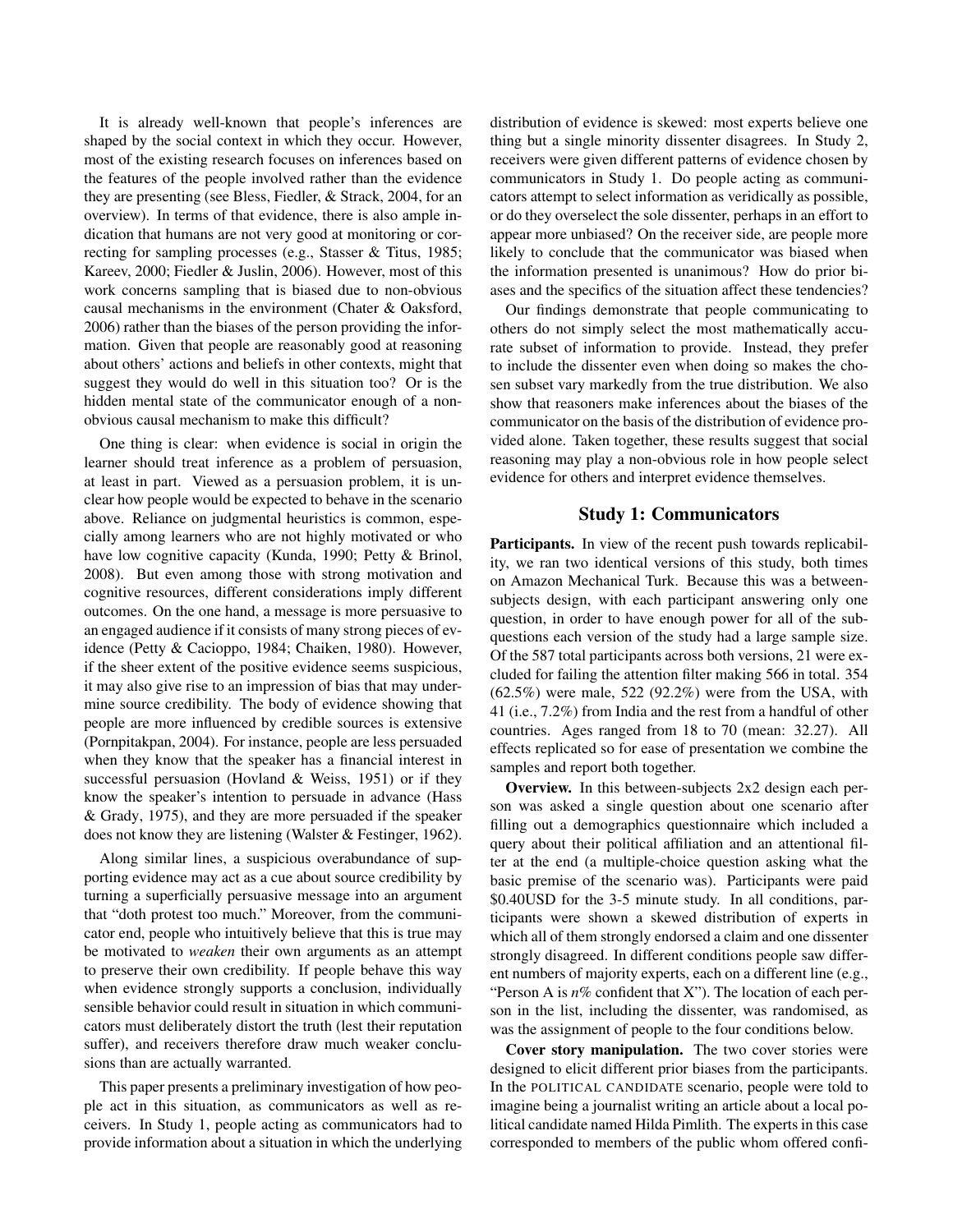

Figure 1: Proportion of people including the dissenter as a function of the total number of experts. Communicators were shown 5, 10, or 15 experts who were all strongly in agreement with each other with the exception of one dissenter. People selected a subset of up to three people to include in a journal article. They showed a strong preference to include the dissenter, even when that dissenter was a tiny minority. Dissenters were just as likely to be included when they were far outnumbered by the other experts.

dence ratings of the probability that they would vote for her. In the CLIMATE CHANGE scenario, participants were still acting as journalists but this time the article was about climate change and the interviews were of scientists who studied it. Regardless of the cover story, people were told their article space was limited and they had to select one, two, or three reviews to include. In both conditions people were also reminded that, as journalists, their job was to accurately report but also that they wanted to be a trusted news source.

Number of experts manipulation. In addition to the cover story, we varied how many interviews each participant was shown. In all cases the majority of experts/interviewees strongly endorsed the claim and one person strongly dissented. The majority experts were each randomly assigned to have between 90% to 96% confidence in the claim: thus, for instance, in the POLITICAL CANDIDATE scenario one interviewee might be 92% confident they were voting for Hilda Pimlith, while in the CLIMATE CHANGE scenario one interviewee might be 92% confident that climate change exists and was caused by humans. The dissenter was always 4% confident. In one condition people saw FIVE total experts; in another they saw TEN and another they saw FIFTEEN.

The varying numbers of experts in each condition means that the average confidence of the experts presented varied by condition as well. With FIVE, the average is 75%; with TEN it is 84%, and with FIFTEEN it is 87%. A set of three experts including the dissenter would thus have an average confidence of 63%, while not including the dissenter would yield an average of 93%. These numbers result in different predictions of what reviewers people should include if their goal is to be as close as possible to the true average they saw. When there are FIVE experts it is closer to the true average to include the dissenter, but when there are TEN or FIFTEEN it is closer to exclude them.



Figure 2: Role of prior beliefs in communicator behaviour. Both progressives and conservatives were more likely to include the dissenter than not, and did not vary if the dissenters were more of a minority. Progressives but not conservatives changed their behaviour based on cover story, excluding the dissenter more often when the article was about climate change.

### **Results**

Do people decide to include the dissenter, and does this decision vary as a function of the cover story or the number of experts they saw? As Figure 1 shows, the majority of people in all of the cover story conditions chose the dissenter. Interestingly, there is no difference at all depending on the number of experts they saw: people were just as likely to pick a dissenter if it was one of five experts as if it was one of fifteen  $(BF of 0.0204$  for the effect of number of experts).<sup>1</sup>

Figure 2 breaks these results down as a function of cover story and the self-declared political affiliation of the participants. 57.5% of our participants defined themselves as progressive/liberal, while 18.7% affiliated as conservative (the remainder declared themselves as "middle-of-the-road" or declined to state an affiliation and hence are excluded from all analyses comparing progressives and conservatives).

There are several interesting aspects to these results. First, it is clear that there is no effect of the number of experts regardless of political affiliation: in every instance people included the dissenter the majority of the time, and did not vary in their likelihood of including if they were choosing from expert groups of different sizes (for progressives, BF for the model with experts alone is 0.0473; for conservatives, BF is 0.1001). This contradicts what a communicator should do if their only goal was to accurately reflect the mean of true underlying distribution: in that case, when there are 10 or 15 total experts, excluding the dissenter would result in a subset that is closer to the true mean.

Although political affiliation did not affect people's tendency to include the dissenter at a high rate, it *did* affect how people responded to the cover story. Conservatives did not change their behaviour based on it, including the dissenter at a reasonably high rate regardless (BF for model with cover story alone: 0.2243). By contrast progressives were more

<sup>&</sup>lt;sup>1</sup>Bayes factors (hereafter, BF) reported rely on the Bayesian equivalent of an ANOVA for the difference between these means. The factors were calculated using the BayesFactor package in R (Morey & Rouder, 2014, v.0.9.8). In all cases, analogous frequentist tests were also run with the same qualitative result.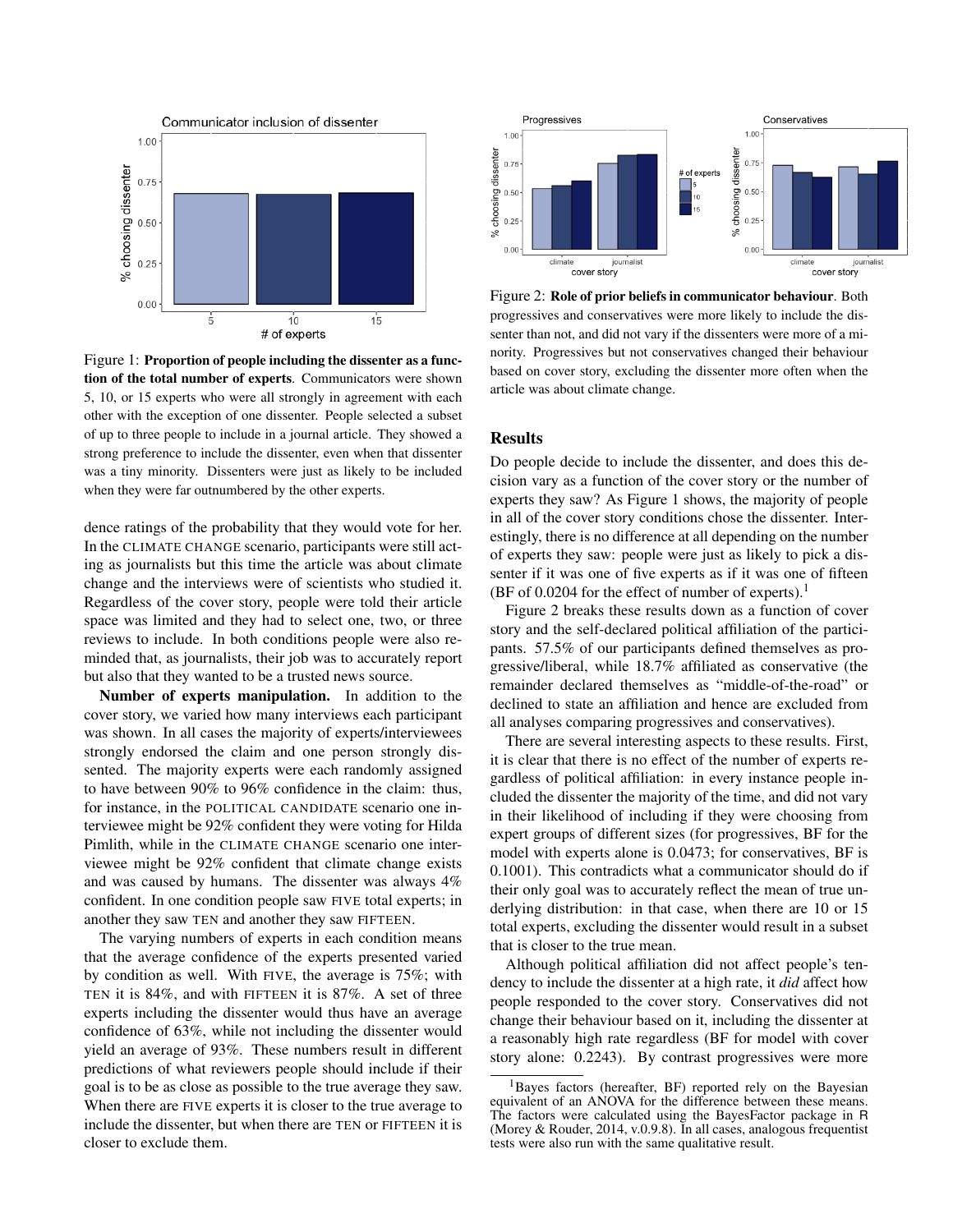likely to exclude the dissenter if they were writing an article about climate change (BF for model with cover story alone: 4423.05). This may suggest that progressives are aware that the vast majority of scientists believe in climate change (Cook et al., 2013), or may be less likely to assume that people will think they are biased for excluding the dissenter.

So far we have seen that providers tend to include the dissenter even when that dissenter is vastly outnumbered – a strategy that is not in accordance with the behaviour of a person who only cares about accurately reflecting the true distribution. One interpretation for this is that people may also care about something else whose goals are divergent – namely, possibly, the social inferences the receiver of the data will make about them. Perhaps they include the dissenter because excluding them is more likely to make the receiver conclude that they are biased. One way to investigate this is by looking at what inferences receivers make as a function of whether the dissenter is included in the subset or not. We turn to this in the next study.

## Study 2: Receivers

Participants. As before, we ran two versions of this 3-5 minute study on Amazon Mechanical Turk, at the same rate of payment. Again all effects replicated so we combine them here. Of the 591 total participants across both versions, 20 were excluded for failing the attention filter, leaving 571 in total. 332 (58.1%) were male, 519 (90.9%) were from the USA, with 48 (8.4%) from India and the rest from other countries. Ages ranged from 18 to 67 (mean: 31.95).

Overview. Again the study involved a fully betweensubjects 2x2 design. People were told that they were reading an article that a journalist had written based on interviews of either people considering voting for a POLITICAL CANDI-DATE or scientists who study global CLIMATE CHANGE. The article then reports the interviewees (either two or three). This time we varied whether the dissenter was included in the two or three; the non-dissenter always had a majority viewpoint with a confidence between 90% and 96%. For each participant the experts were shown in a random order.

After seeing the reviewers included in the article, people were asked two questions. The *social inference* question asked them what they thought about the author of the article: whether they were impartial; biased; or biased but trying to appear impartial. In order to reduce demand effects, people were also given the option of saying "I have no idea"; these responses were excluded from the analyses.

Participants were also asked a *topic inference* question about what they decided regarding the topic at hand. In the POLITICAL CANDIDATE scenario the question read, "Based on these people, how likely do you think it will be for Hilda Pimlith to get voted into office?" In the CLIMATE CHANGE scenario it read, "Based on these scientists, how likely would you think it is that climate change exists and is caused by humans?" Even though the climate change question asks people to answer based only on the hypothetical article we presented,



Figure 3: Inferences about bias made by receivers. Participants in the receiver condition were shown articles either containing a dissenter (present) or not (absent). They were asked what they thought about the author of the article: were they impartial, biased, or trying to appear impartial but not actually (fake)? Those who saw only experts in complete agreement with each other (absent) were far more likely to infer that the communicator was biased.

we did not anticipate that people would be able to divorce that situation from their prior beliefs about climate change. We therefore thought that this question would provide a window into learning how prior beliefs combine with the interpretations people make about socially selected evidence.

#### Results

As is evident in Figure 3, the social inferences people made were very different depending on whether they saw experts sets with a dissenter or without (BF of  $1.75 \times 10^8$ ).<sup>2</sup> When absent, people are more likely to say that the communicator was biased than give any other alternative interpretation; when present, they are much more even and the modal response is now to conclude that the communicator is impartial.

We can ask more specific questions by breaking down performance by political affiliation and cover story. As before, we include only the 54.9% of our participants identified as progressive and the 17.0% who were conservative. The results, shown in Figure 4, demonstrate that people always make different inferences about bias depending on whether the dissenter is present or not: progressive POLITICAL CAN-DIDATE (BF =  $1.53 \times 10^6$ ); progressive CLIMATE CHANGE  $(BF = 4.527)$ ; and conservative CLIMATE CHANGE  $(BF = 1.527)$ 5.2893388). The least striking difference occurs with the conservatives who read an article about the POLITICAL CANDI-DATE ( $BF = 1.514$ ), but even they were more likely to infer bias when the dissenter was absent.

<sup>2</sup>This was calculated using the contingencyTableBF() function in the BayesFactor package in R, assuming independent multinomial sampling. Chi-squared tests had the same qualitative result.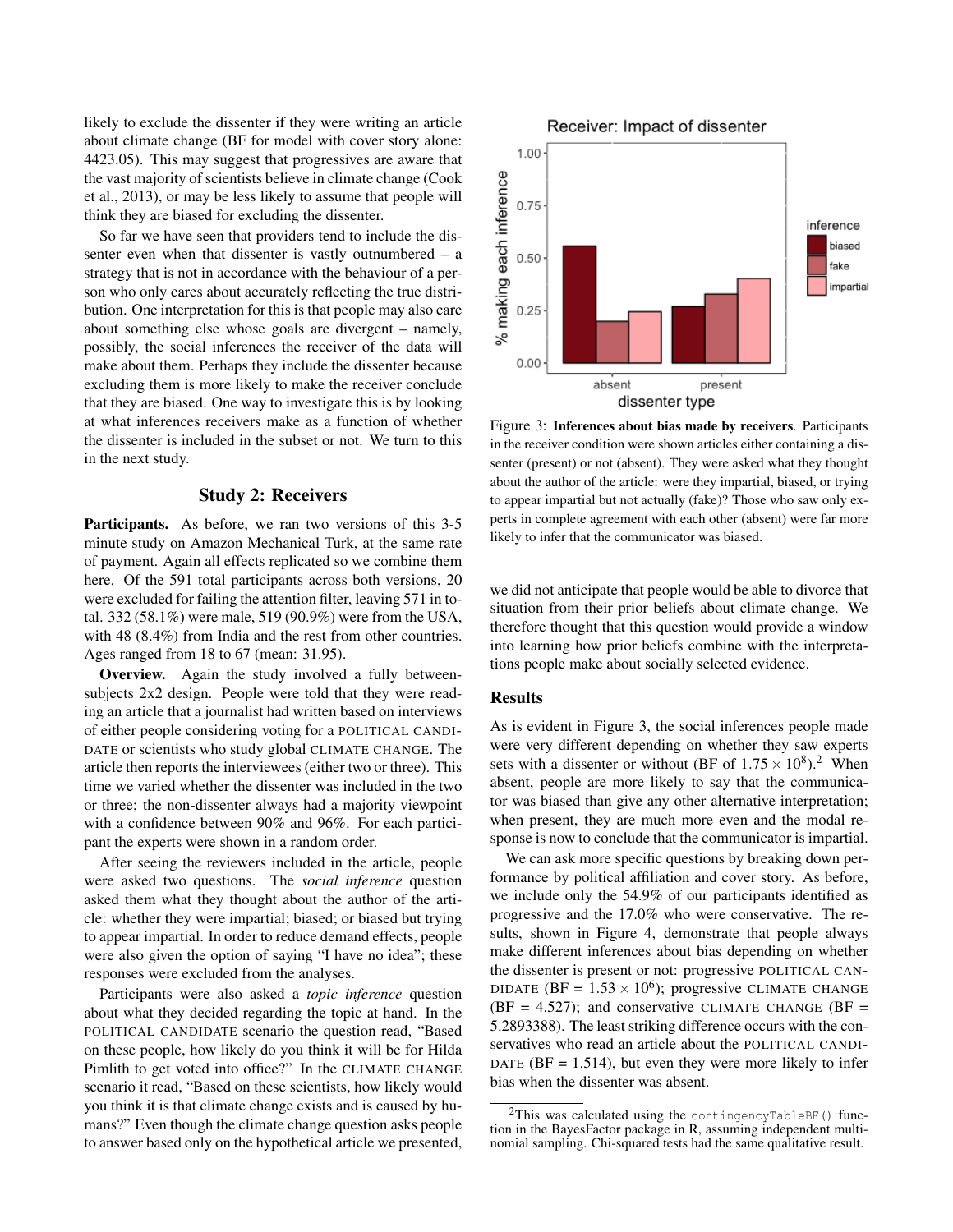

Figure 4: Inferences about bias made by receivers. Participants were shown articles either containing a dissenter (present) or not (absent). Those who saw only unanimous experts were far more likely to infer that the communicator was biased.

Regardless of condition, then, people always were more likely to infer that the communicator was biased if the dissenter was absent. In addition to this general trend, there were differences based on priors and cover story. Overall, conservatives appeared to have a higher prior belief that the communicator was biased (perhaps because they were more distrustful of the media?). In addition, progressives but not conservatives behaved differently in the CLIMATE CHANGE scenario, being more likely to conclude that the communicator was impartial even when no dissenter was provided.

Having explored how the presence or absence of a dissenter changes people's inferences about bias, we can also ask if it changes the inferences made about the underlying phenomenon of interest. Answers to the *topic inference* question reveal that people's confidence was 82.8% when there was no dissenter but dropped to 69.0% when one was included (BF of  $2.32 \times 10^6$  that these are different). Given that the underlying average confidence in the TEN and FIFTEEN expert conditions was over 80%, a drop to 69.0% represents a fair degree of miscommunication.

Taken together, these results illustrate the catch-22 situation facing the communicator. If they include the dissenter, people draw inaccurate conclusions, having less confidence in the topic than justified by the range of evidence. But if they do not include the dissenter, they are perceived to be biased. For people in situations in which reputation and trust is essential, this may be an important consideration.

## **Discussion**

Overall, this work suggests that when people are selecting evidence to give to people in a communicative context they are motivated not just by accuracy alone. When the true underlying distribution of evidence is highly skewed, communicators have a strong tendency to include the dissenting opinion, even when that dissenter is vastly outnumbered. Consistent with the idea that this may arise out of a motivation to look impartial, receivers who are presented with evidence showing substantial unanimity are much likelier to infer bias.

The trade-off between reputation and fidelity is especially interesting in light of the fact that many real-life situations have this character. A journalist choosing to report on any issue in which there is substantial but not complete consensus – such as climate change – must risk the possibility of being perceived as biased, if they do not include the small minority of opposing opinions. As our results suggest, including the dissenter means that people who view the evidence emerge with a distorted picture of the underlying reality: they think that the dissenting view is better supported than it actually is. One way to avoid this situation may be to instead provide summary statistics (Lewandowsky, Gignac, & Vaughan, 2013) but given the salience of human-interest stories that focus on a small subset of individuals, this option is not a cure.

Our results provide an interesting contrast with the "weak evidence effect", which occurs when receiving weak evidence makes people less likely to believe a conclusion than receiving no evidence at all (Fernbach, Darlow, & Sloman, 2011, but see also Harris, Corner, & Hahn, 2013). This effect may arise because the receivers reason that if there were stronger evidence they would have been provided with that. In this paper we find what we might call the "strong evidence effect" in which stronger evidence does not always lead to stronger inferences. Perhaps because strong evidence makes receivers think that the communicator was biased, it causes them to discount the evidence.

That said, we cannot be sure based only on this preliminary study that communicators include the dissenter at such high rates because of their desire to appear unbiased. Multiple other explanations are possible. For instance, since people's confidence decreases when the variance of expert distributions goes up (Budescu, 2006), they may include the dissenter as a way of communicating their unease. Another possibility is that the tendency to include the dissenter is similar to the tendency to overweight small probabilities when they are presented numerically (Hertwig, Barron, Weber, & Erev, 2004). Yet another is that people include the dissenter to communicate something about the ends of the distribution as well as its central tendency. According to any of these explanations, this behaviour on the part of the communicator may have nothing to do with social inference at all. An appealing aspect of the social explanation is that it accounts for the otherwise coincidental fact that receivers *do* interpret the absence of a dissenter to indicate bias. Even so, it is of course possible that receivers make those inferences and communicators don't care or are unable to modify their behaviour to take that into account. We are investigating these other possibilities in ongoing research.

In a sense, our results are consistent with a broad collection of results in the reasoning literature suggesting that people's inferences are inconsistent with normative expectations of how inferences should be drawn from evidence. These normative models assume that evidence is randomly sampled, while the evidence selected by people is clearly not (e.g., Budescu & Yu, 2006; Trueblood et al., 2011). Indeed, a large